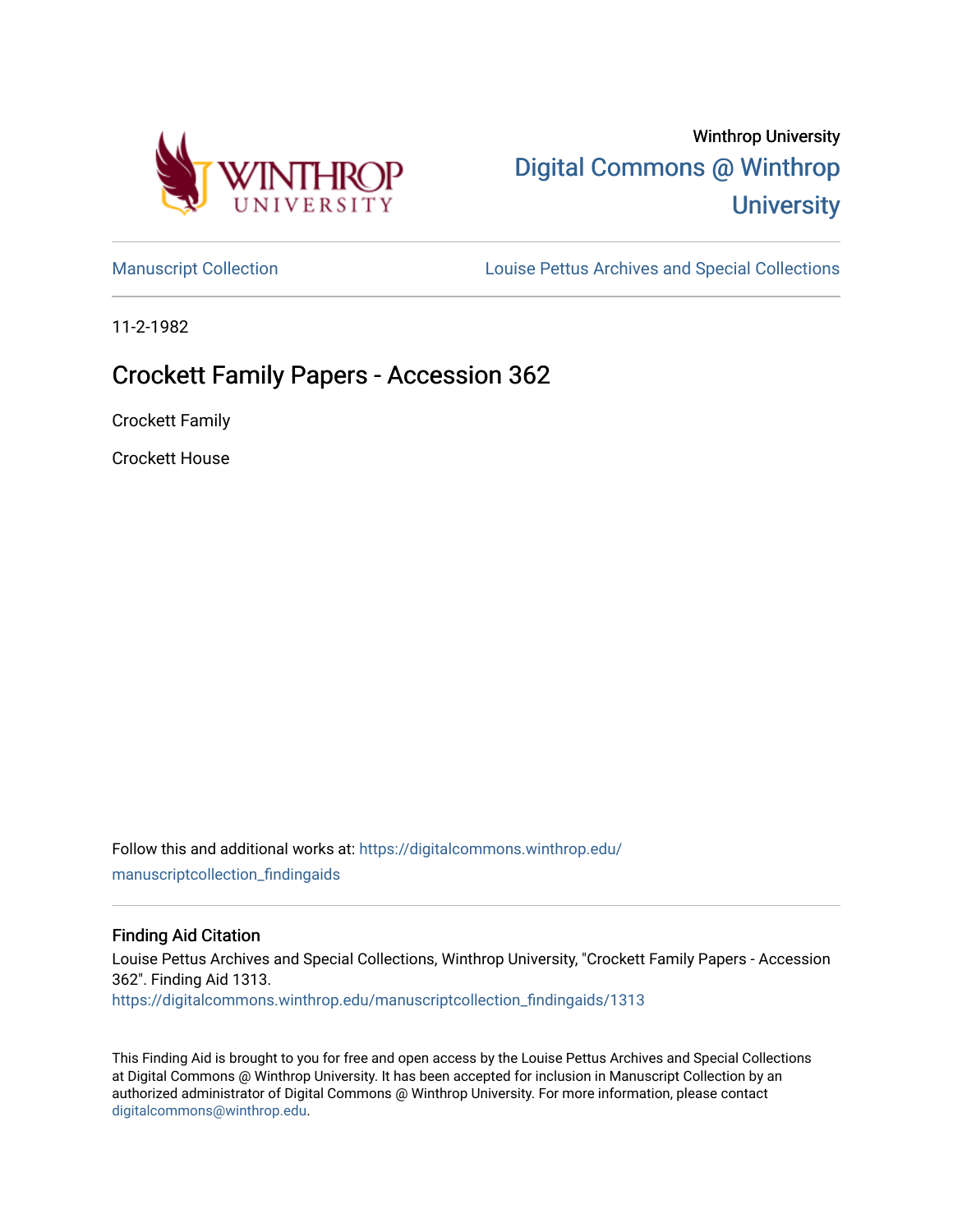## **WINTHROP UNIVERSITY LOUISE PETTUS ARCHIVES & SPECIAL COLLECTIONS**

**MANUSCRIPT COLLECTION**

## **ACCESSION 362**

**CROCKETT FAMILY PAPERS**

1834-(1855-1895)-1907

2 Boxes, 12 Folders & 21 Bound Volumes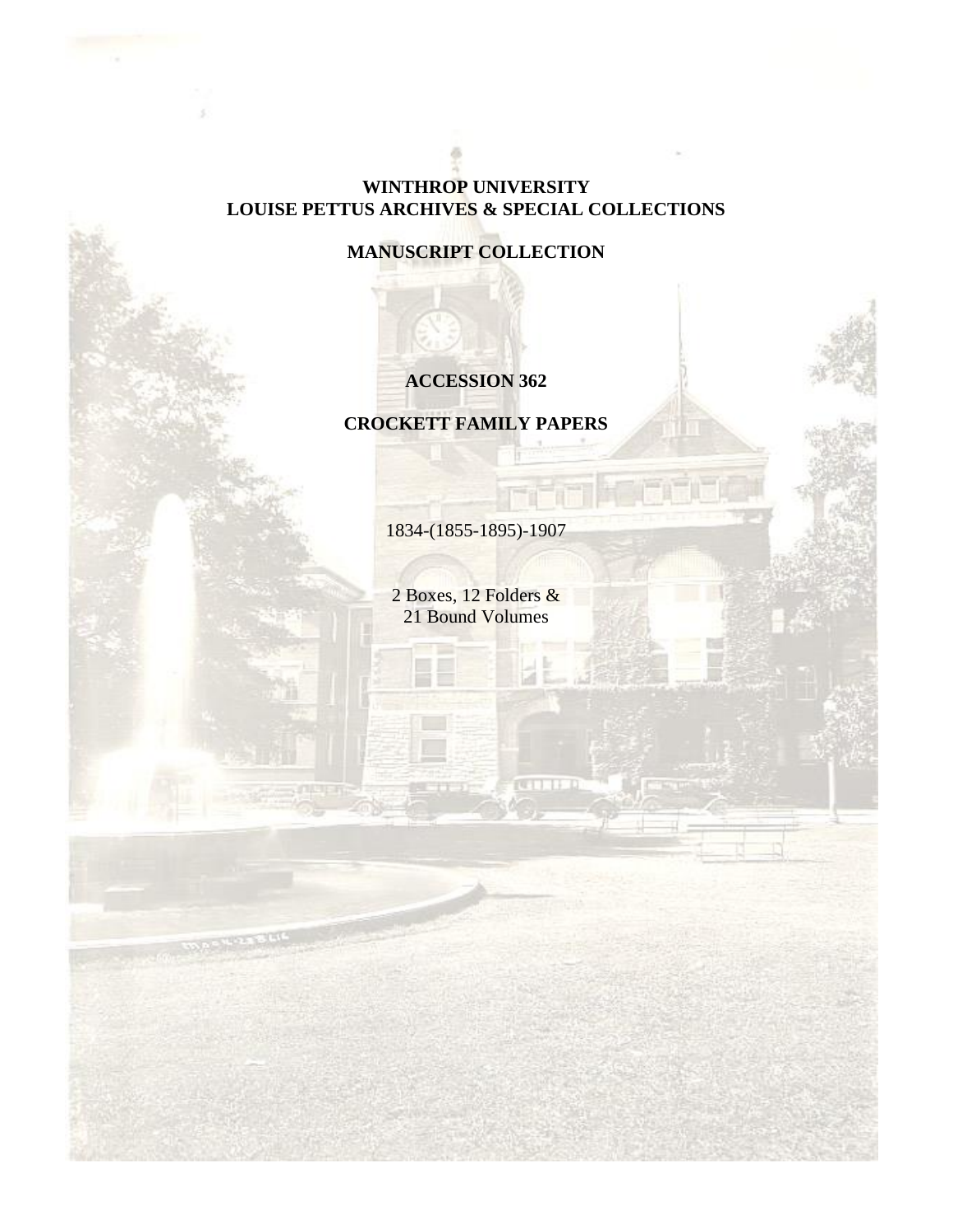#### **WINTHROP UNIVERSITY LOUISE PETTUS ARCHIVES & SPECIAL COLLECTIONS**

#### **MANUSCRIPT COLLECTION**

ADDITIONS:  $\qquad \qquad , \qquad \qquad , \qquad$ 

ACC. NO.: **362** PROCESSED BY: Thomas F. Hudson NO. OF SECTIONS: 3

#### **CROCKETT FAMILY PAPERS**

**I**

On November 18, 1980 Miss Nancy Crockett deposited the Crockett Family Papers with the Louise Pettus Archives & Special Collections.

> Linear feet of shelf space occupied: 2.75 Approximate number of pieces: 525

Restrictions: Open to researchers under the rules and regulations of the Louise Pettus Archives & Special Collections at Winthrop University.

Literary Rights: For information concerning literary rights please contact the Louise Pettus Archives & Special Collections at Winthrop University.

Notices were released to NUCMC on November 22, 1982. (For further release notices see control file and Archives Vertical File.)

Scope and Content Note: **The Crockett Family Papers consist mainly of account books and registers for a hotel, The Crockett House, 1868-1895, located in Lancaster, South Carolina. Also included are two bd. vols. of the names of those who "took meals" at the Crockett House, 1883-1884 and 1889, as well as personal account books of two family members. There is a typescript of items from the registers and some family genealogical data. The collection also includes bills, receipts, promissory notes, and two Confederate Government tax receipts.**

Related Collections: Refer to manuscripts card catalogue on topics relating to the Civil War and Reconstruction Period.

Transfer of Items: None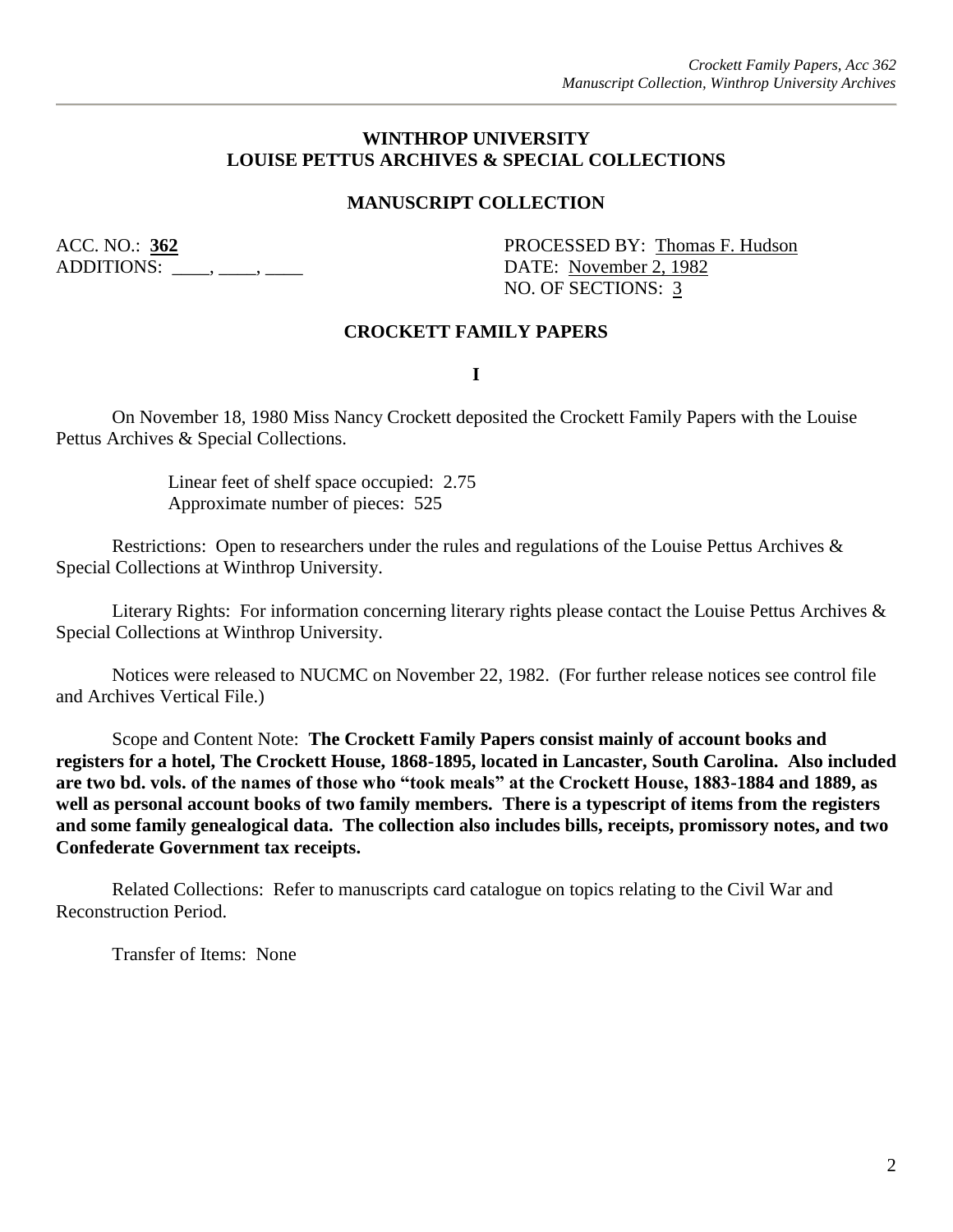#### **II**

#### **BIOGRAPHICAL NOTE**

The Crockett House, a boarding house and livery stable, was located in Lancaster, South Carolina, on Marion Street between Dunlap and Gay Streets, (lots #11 & 38). According to Miss Nancy Crockett, the donor, the house stood far off Main Street and the lots facing Main Street were sold.

It is not known when the structure was built but the first account book for the Crockett House is dated 1868. The house was the home and business of Elijah Bartlett Jones Crockett (1818-1897) and his wife Mary Elizabeth Gill Crockett (1829-1889) whom he married in 1849. E.B. Jones Crockett purchased the house March 1, 1854 from his brother-in-law Henry Russell Price. The Crockett's had two children, James Jones Crockett and Mary Dunlap Crockett.

Their daughter, Mary, became a partner in the business on January 1, 1893. Four years later E.B. Jones Crockett died. Crockett House continued as a boarding house until the death of James (?) Jones Crockett.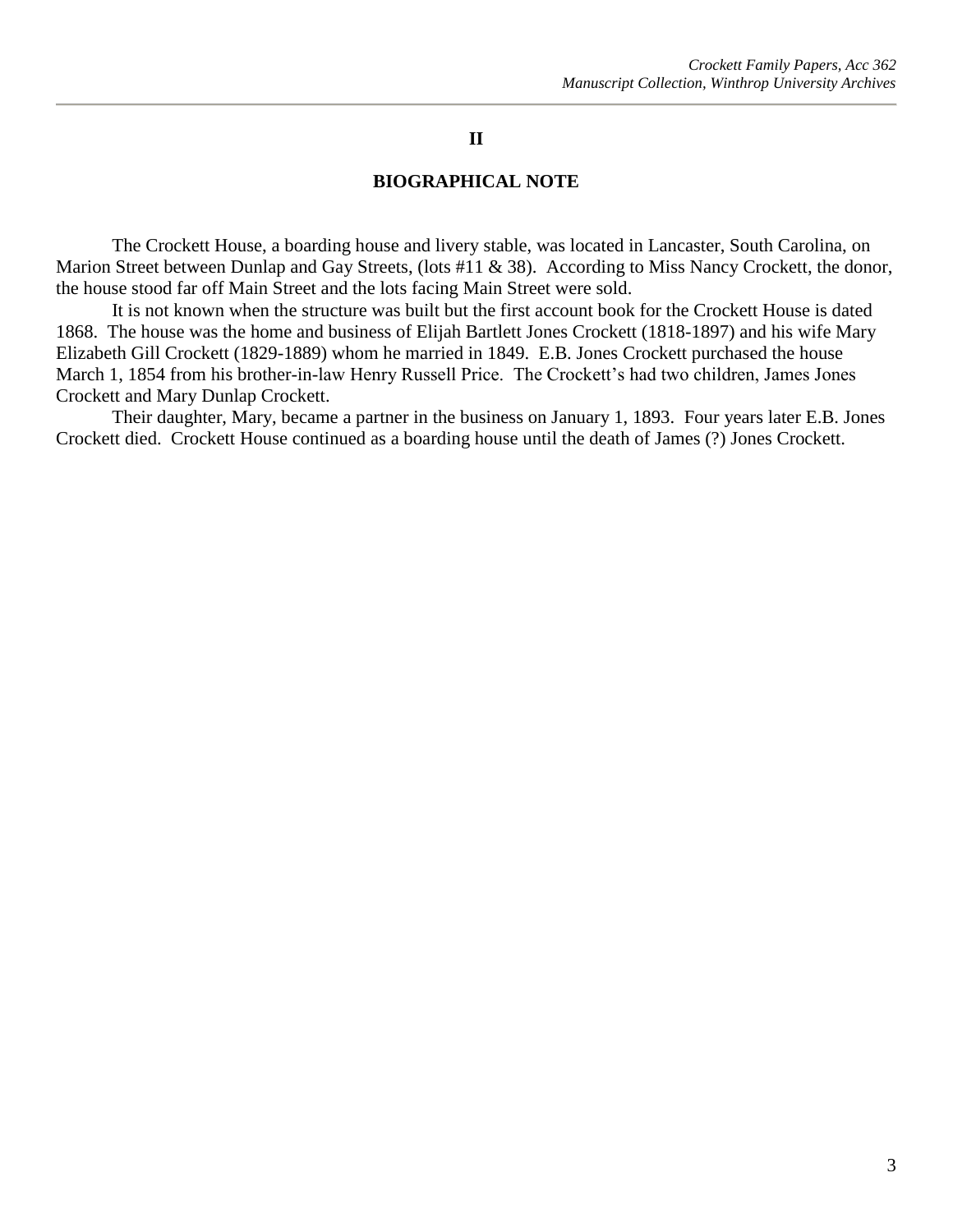## **III**

## **DESCRIPTION OF SERIES**

| <b>Box(es)</b> Folder(s) | Year(s)  |                                                                                                                                                                                                                                                                                                                                                                                                                                                      |               |
|--------------------------|----------|------------------------------------------------------------------------------------------------------------------------------------------------------------------------------------------------------------------------------------------------------------------------------------------------------------------------------------------------------------------------------------------------------------------------------------------------------|---------------|
| $\mathbf{1}$             | 1        | ACCOUNT BOOK AND REGISTER<br>This series contains a typescript done by Miss Nancy Crockett. It<br>contains notes found in the registers and account books and<br>genealogical information relating to the Crocketts of Crockett House.                                                                                                                                                                                                               | 1873-1897     |
| 1<br>21 Bd. Vols.        | $2 - 5$  | ACCOUNT BOOKS AND GUEST REGISTERS<br>This series includes the account books and the Guest Register from<br>The Crockett House. Within the pages of both the Account books and<br>registers Jones Crockett has made a variety of interesting notes about<br>persons and events. There are also books of those who "took meals" at<br>The Crockett House in 1883-1884 and 1889 and a personal record<br>book.                                          | 1861-1865     |
| 1                        | $6 - 7$  | PAPERS RELATING TO CROCKETT FAMILY<br>This series contains promissory notes, civil contracts, and tax receipts<br>from the Confederate Government as well as lien contracts on farm<br>crops and a fire insurance policy. Also included are bills and receipts<br>including seven dated Sept. 3, 1888 which were removed for<br>protection from the 1873-1876 Register at the page for March 30 to<br>March 5, 1874. In general chronological order. | 1834-1910     |
| $\overline{2}$           | 8        | PAPERS RELATING TO HENRY RUSSELL PRICE AND N.E.D.<br><b>PRICE</b><br>This series contains Promissory notes, receipts, purchase records, and<br>trust estate records. Henry R. Price was Clerk of Court and brother-in-<br>law of E.B. Jones Crockett. In chronological order.                                                                                                                                                                        | 1837-1878     |
| $\overline{2}$           | $9 - 11$ | <b>BILLS AND RECEIPTS</b><br>This series contains bills relating to Crockett families also receipts for<br>payment from a wide varieties of grocers, manufacturers, merchants,<br>and mercantile houses in Lancaster. Also included are receipts from<br>the Lancaster Telephone Company, U.S. Post Office, and The<br>Lancaster News. Alphabetically arranged by corporate title and<br>thereunder chronologically. (See appendix #1.)              | 1885-1906     |
| $\overline{2}$           | 12       | PAPERS RELATING TO JOHN N. CROCKETT<br>Consists entirely of receipts from various people and businesses. In<br>chronological order.                                                                                                                                                                                                                                                                                                                  | 1885-1906, nd |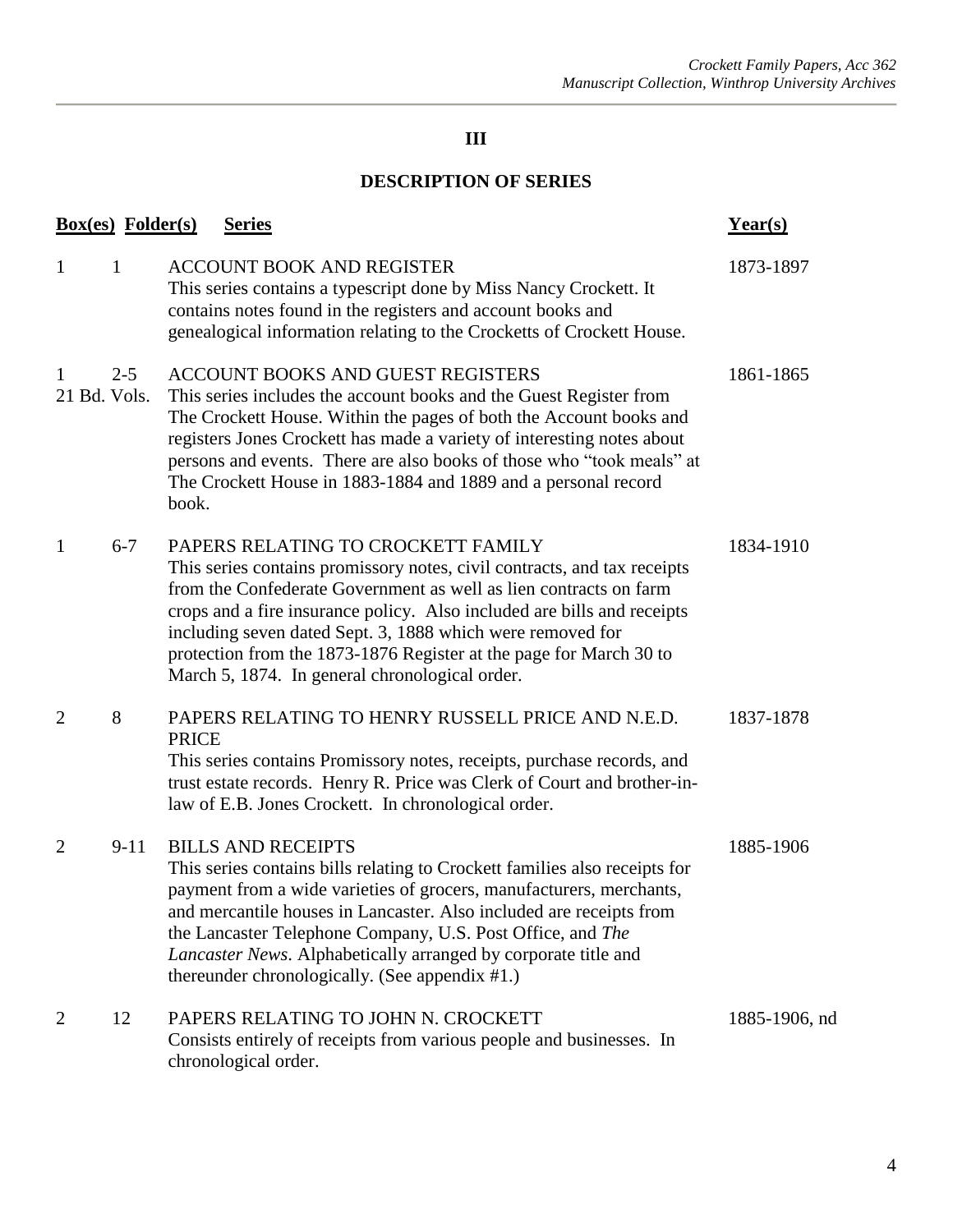## **III**

## **DESCRIPTION OF SERIES (cont.)**

#### **Box(es) Folder(s) Series Year(s)**

2 13 PAPERS RELATING TO R.A. STRAIT & S.L. STRAIT 1861-1864, 1883-Consists of Lancaster Town Property tax receipts, account and 1885, 1891-1894, nd notebook, and other receipts of R.A. Strait, and S. Leonard Strait, brother-in-law of E.R. Jones Crockett. In chronological order.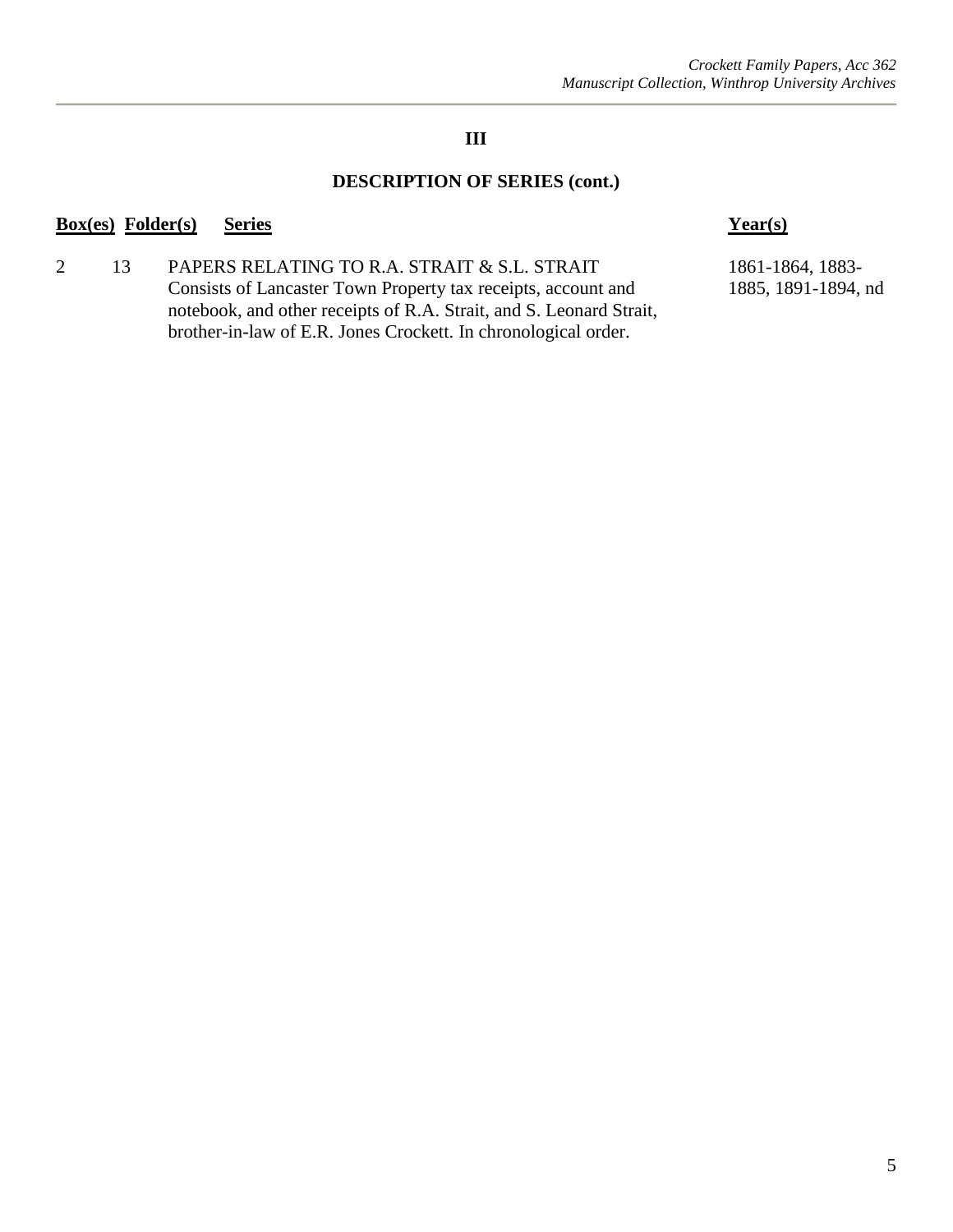#### **APPENDIX #1**

## **BILLS AND RECEIPTS OF BUSINESSES**

| <b>Corporate Name</b>                           |                | <b>Box(es)</b> Folder(s) | Year(s)              |
|-------------------------------------------------|----------------|--------------------------|----------------------|
| <b>Bennett Grocery Company</b>                  | $\mathbf{2}$   | 9                        | 1901-1908            |
| <b>Carnes Brothers</b>                          | $\overline{2}$ | 9                        | 1906                 |
| Charlotte & South Carolina                      | $\overline{2}$ | 9                        | 1897                 |
| E. E. Cloud Cash Store                          | $\overline{2}$ | 9                        | 1906                 |
| <b>Cotton Mill Store</b>                        | $\mathbf{2}$   | 9                        | 1905-1906            |
| <b>Cunningham Brothers</b>                      | $\overline{2}$ | 10                       | 1888                 |
| J. C. Edwards                                   | $\overline{2}$ | 10                       | 1906                 |
| G. F. Ferguson                                  | $\overline{2}$ | 10                       | 1908, nd             |
| T. M. Fitzpatrick & Brothers                    | $\overline{2}$ | 10                       | 1890                 |
| Heath Banking & Mercantile Co.                  | $\overline{2}$ | 10                       | 1903-1906            |
| <b>Heath Jones Company</b>                      | $\mathbf{2}$   | 10                       | 1906-1907            |
| Heath Springs & Company                         | $\overline{2}$ | 10                       | 1883, 1899           |
| Hinson & Company                                | $\overline{2}$ | 10                       | 1906-1907            |
| J. M. Hood                                      | $\overline{2}$ | 10                       | 1881, 1887, 1903, nd |
| Lancaster, S.C., City of<br>(Tax Receipts)      | $\overline{2}$ | 10                       | 1871-1908            |
| <b>Lancaster Mercantile</b>                     | $\overline{2}$ | 10                       | 1905-1908            |
| <b>Lancaster News</b><br>(Lancaster Enterprise) | $\overline{2}$ | 10                       | 1895, 1906-1908      |
| <b>Lancaster Phone</b>                          | $\overline{2}$ | 10                       | 1899                 |
| W.D. Lemmond                                    | $\overline{2}$ | 11                       | 1894-1890            |